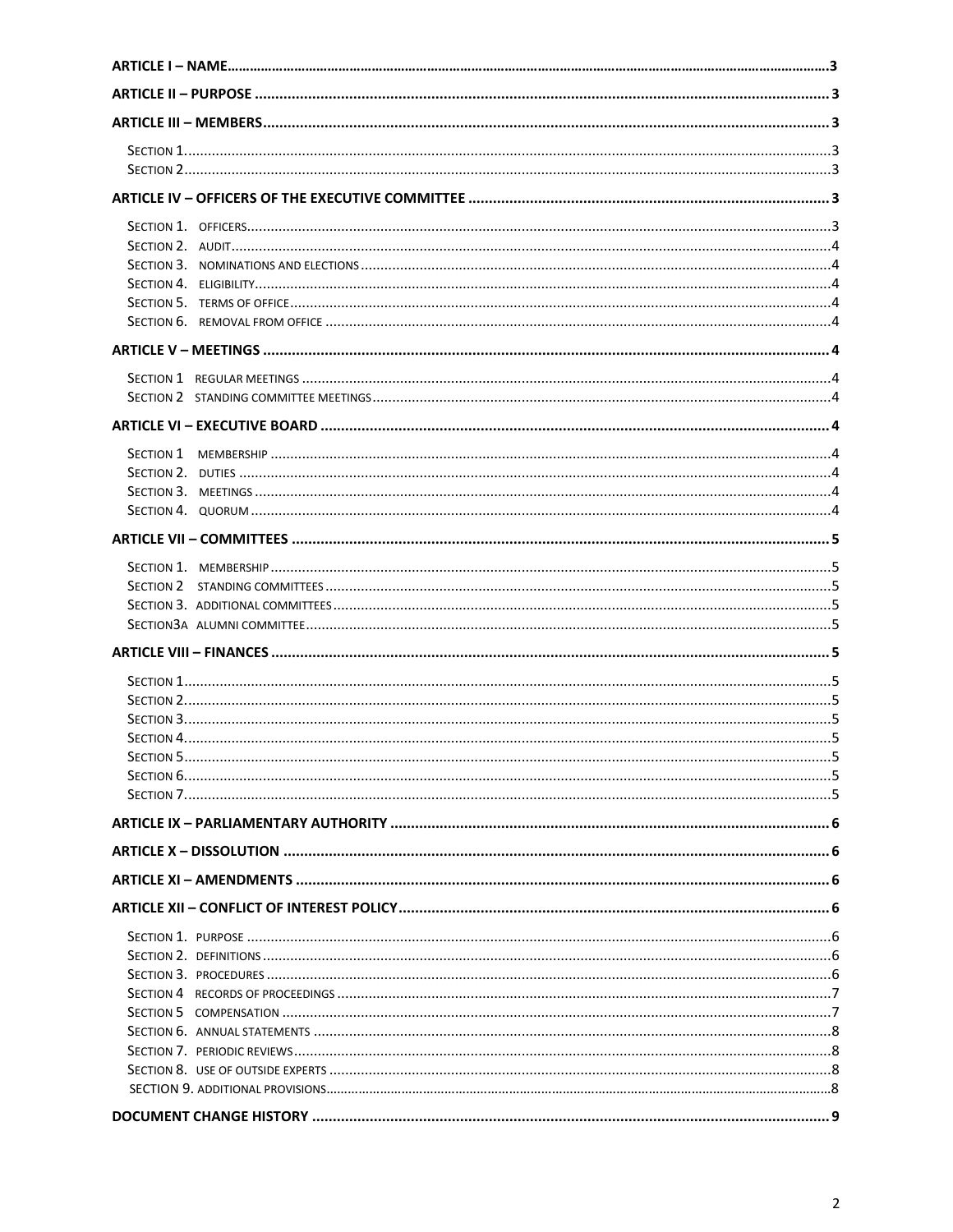## **Steinert After Prom By-Laws**

## <span id="page-2-0"></span>Article I – Name

<span id="page-2-1"></span>The name of the organization shall be the Steinert After Prom Parents Association, Inc.

#### Article II – Purpose

The association is organized for the purpose of supporting the Steinert study body in making good choices throughout the year regarding substance abuse, alcohol awareness, safety awareness, and safe driving habits. With the support of the Steinert administration, teachers, and parents we can become successful at guiding our students for meeting the challenges ahead of them.

The organization is organized and operated exclusively for charitable purposes within the meaning of section  $501(c)(3)$  of the Internal Revenue Code.

## <span id="page-2-2"></span>Article III – Members

<span id="page-2-3"></span>**Section 1.** Any parent, guardian, alumni, or other adult standing in loco parentis for a student at the school may be a member and shall have participation rights. The principal and any teacher employed at the school may be a member and have participation rights.

<span id="page-2-4"></span>**Section 2.** Dues will not be established by the executive board.

### <span id="page-2-5"></span>Article IV – Officers of the Executive Committee

<span id="page-2-6"></span>**Section 1. Officers.** The officers shall be a president, vice president, treasurer and secretary. NOTE: While most organization only require a president, treasurer and secretary, this organization's recommendation is to have a vice president, to assist the president and provide for succession. Many state laws do not allow the same person to serve as president and secretary, and this organization will follow suit.

*a.* **President.** The president shall preside over meetings of the organization and committee, serve as the primary contact for the principal, represent the organization at meetings outside the organization, serves as an ex officio member of all committees, and coordinate the work of all the officers and committees so that the purpose of the organization is served.

*NOTE*: In the event that the role of president cannot be filled the current Vice President will assume the role.

*b.* **Vice President.** The vice president shall assist the president and carry out the president's duties in his or her absence or inability to serve. The Vice President will serve with the intention of holding the role of President for the next year.

*NOTE:* In the event that a junior parent is not willing to accept the role of vicepresident the president will select a qualified person.

*c.* **Treasurer**. The treasurer shall receive all funds of the organization, keep an accurate record of receipts and expenditures, and pay out funds in accordance with the approval of the committee chair. He or she will present a financial statement when requested by the executive committee, make a full report at the end of the year, and preside over the audit.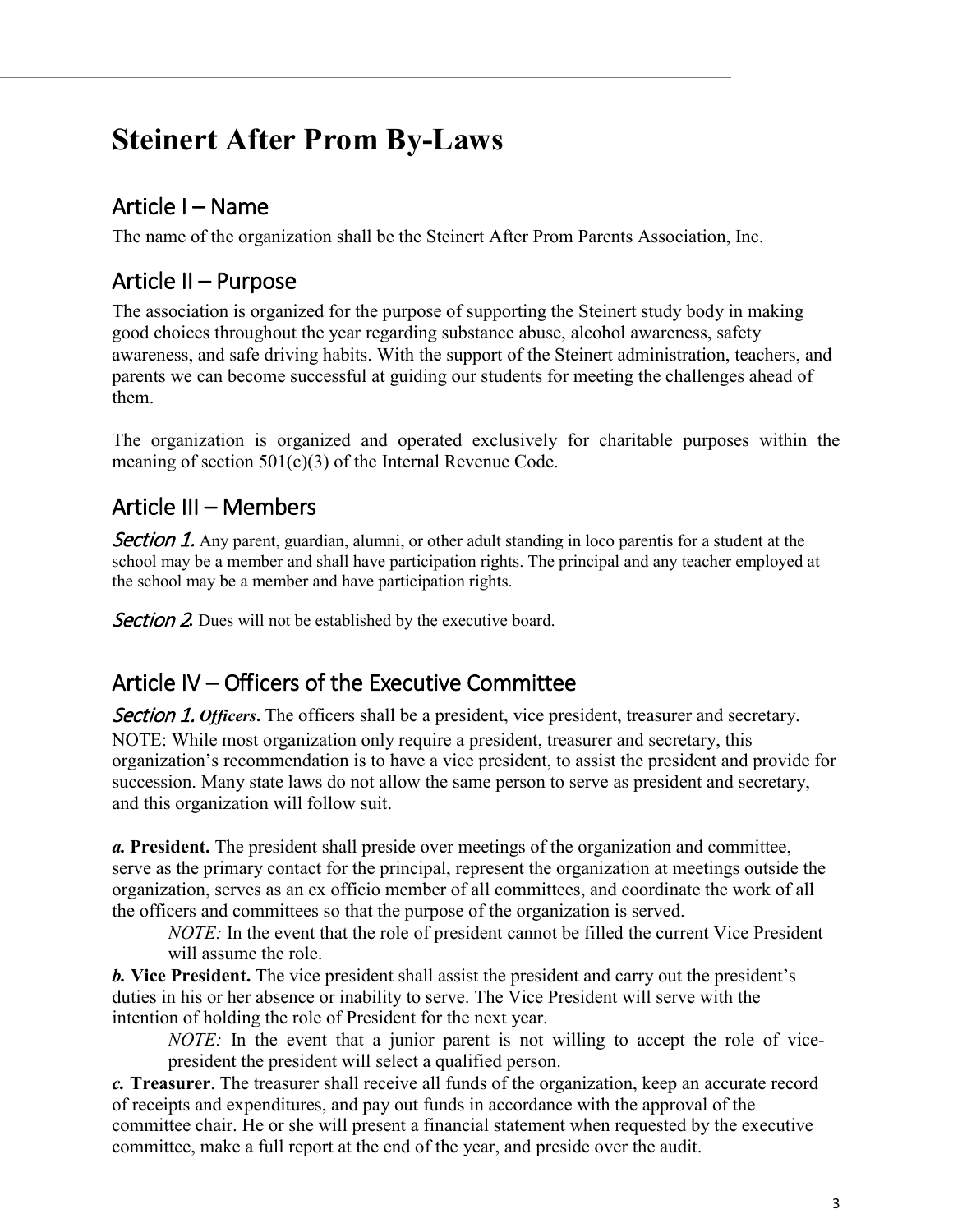*NOTE:* In the event that the role of Treasurer cannot be filled the current Treasurer can continue to hold the role, or a qualified person will be selected by the executive committee. *d*. **Secretary**. The secretary shall keep all records of the organization, take and record minutes, handle correspondence, and send notices of meetings to the membership. The secretary also keeps a copy of the minute's book, bylaws, rules, membership list, and any other necessary supplies, and brings them to meetings. The secretary will also act as the Hamilton Alliance liaison.

*NOTE:* In the event that the role of Secretary cannot be filled, the current Secretary can continue to hold the role, or a qualified person will be selected by the executive committee.

<span id="page-3-0"></span>**Section 2. Audit** at the end of the fiscal year a committee consisting of three members (not including any authorized signers) shall conduct an official audit verifying for accuracy and completion. A formal letter will be added to the closing book.

<span id="page-3-1"></span>Section 3. *Nominations and Elections.* As this group is a volunteer based group, the final determination for committee chair and co-chairs, as well as the executive committee, will be a decision made by the outgoing executive committee.

<span id="page-3-2"></span>**Section 4. Eligibility.** Members are eligible for office if they were previous committee chairs with strong leadership skills. Individuals who have held officer positions in similar organization are also eligible for consideration.

<span id="page-3-3"></span>Section 5. *Terms of Office.* Officers are selected for one year and may serve for as long as the executive committee requires. Each person selected shall hold only one office at a time. Executive committee officers cannot hold a committee chair or co-chair position.

<span id="page-3-4"></span>**Section 6. Removal from Office.** Officers can be removed from office with or without cause by a two-thirds vote of those present (assuming a quorum) at a regular president persons meeting where previous notice has been given.

### <span id="page-3-5"></span>Article V – Meetings

<span id="page-3-6"></span>**Section 1. Regular Meetings.** The executive meeting of the organization will be hosted five times during the school year, at a time and place determined by the executive committee at least one month before the meeting. The annual meeting will be held in September. The wrapup/year end meeting will be held in June.

<span id="page-3-7"></span>Section 2*. Standing Committee Meetings.* Committee meetings will be called by the chair.

#### <span id="page-3-8"></span>Article VI – Executive Board

<span id="page-3-9"></span>**Section 1. Membership.** The Executive Board shall consist of the Executive Committee officers, and trustees.

<span id="page-3-10"></span>Section 2. *Duties***.** The Executive Board shall give guidance to the Executive committee by attending general meetings, creating standing rules and policies, assist with making decisions with the overall well fare of the After Prom organization.

<span id="page-3-11"></span>Section 3. *Meetings*. Meetings shall be held as needed by the board.

<span id="page-3-12"></span>Section 4. *Quorum***.** Half the number of board members plus one constitutes a quorum.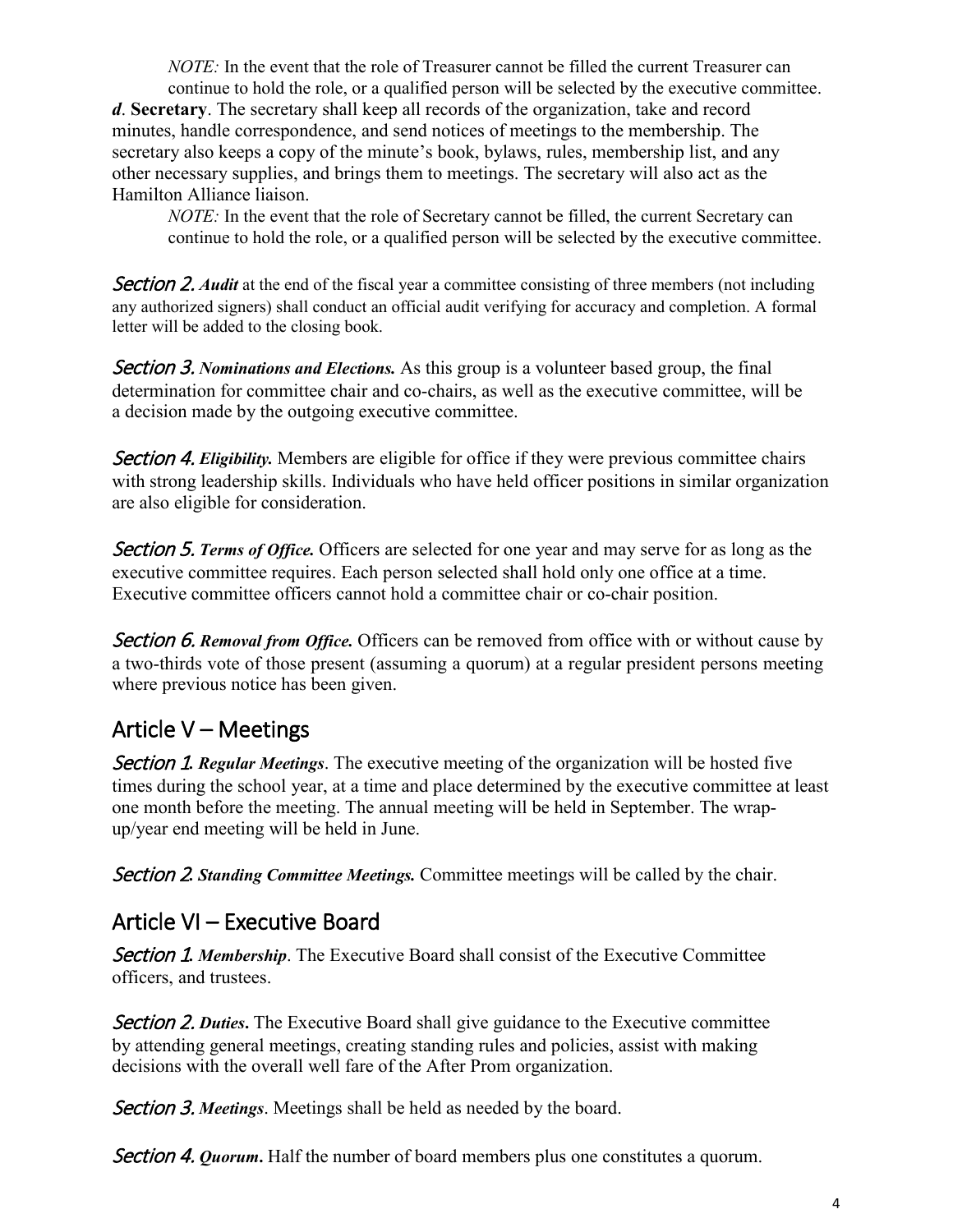#### <span id="page-4-13"></span><span id="page-4-0"></span>Article VII – Committees

<span id="page-4-1"></span>**Section 1. Membership.** Committees shall consist of members headed by a chairperson, with the president of the executive committee acting as an ex officio member of all committees.

<span id="page-4-2"></span>Section 2*. Standing Committees***.** The following committees shall be held by the organization. The number of chairperson should not exceed the numbers as noted: Activities/Casino (3), Boardwalk (2), Decorations (3), Fashion Show (2), Fundraising/Donations (2), Prizes (2), Senior/Baby Message (2), Refreshments (2), Security (2), Senior Breakfast (2), Set Up/Clean Up (2), Supper With Your Senior (2), T Shirts/Gift (2), Tickets (2), Underclassmen (2), Website Liaison (1)

<span id="page-4-3"></span>Section 3. *Additional Committees***.** The executive board may appoint additional committees as needed.

<span id="page-4-4"></span>Section 3a. *Alumni Committee*. This committee will consist of active alumni parents who regularly support after prom activities and events upon the graduation of their youngest child. This committee will also hold all parts of the After Prom scholarship awards and the Henry Hicks Scholarship award, including but not limited to application, selection and presentation.

### <span id="page-4-5"></span>Article VIII – Finances

<span id="page-4-6"></span>**Section 1.** A budget shall be drafted in the summer for each After Prom school year, with approval by the Treasurer and the President.

<span id="page-4-7"></span>**Section 2.** The treasurer shall keep accurate records of any disbursements, income, and bank account information.

<span id="page-4-8"></span>**Section 3.** The executive committee shall approve all expenses of the organization. When submitting an expense for, it must be signed by the committee chair AND officer of the executive committee.

<span id="page-4-9"></span>**Section 4.** One authorized signatures shall be required on each check drawn on the bank account. The bank signature card will list two authorized signers on the account, one should be the treasurer and the other should either be the president, OR vice-president. These signature cards shall be updated accordingly for the next year's officers.

<span id="page-4-10"></span>**Section 5.** The treasurer shall prepare a financial statement at the end of the year, to be reviewed by the Audit Committee (appointed by the president at the appropriate time) and accountant for review.

<span id="page-4-12"></span><span id="page-4-11"></span>Section 6. Upon the dissolution of this organization, all assets shall be disposed of exclusively for the purposes of the corporation or distributed to such organizations organized and operated exclusively for charitable purposes which shall, at the time, qualify as exempt organization under of section 501(c)(3) of the Internal Revenue Code, or shall be distributed to the Federal government, or to a state or local government, for a public purpose.

**Section 7.** The fiscal year shall coordinate with the school year August 1 to July 31.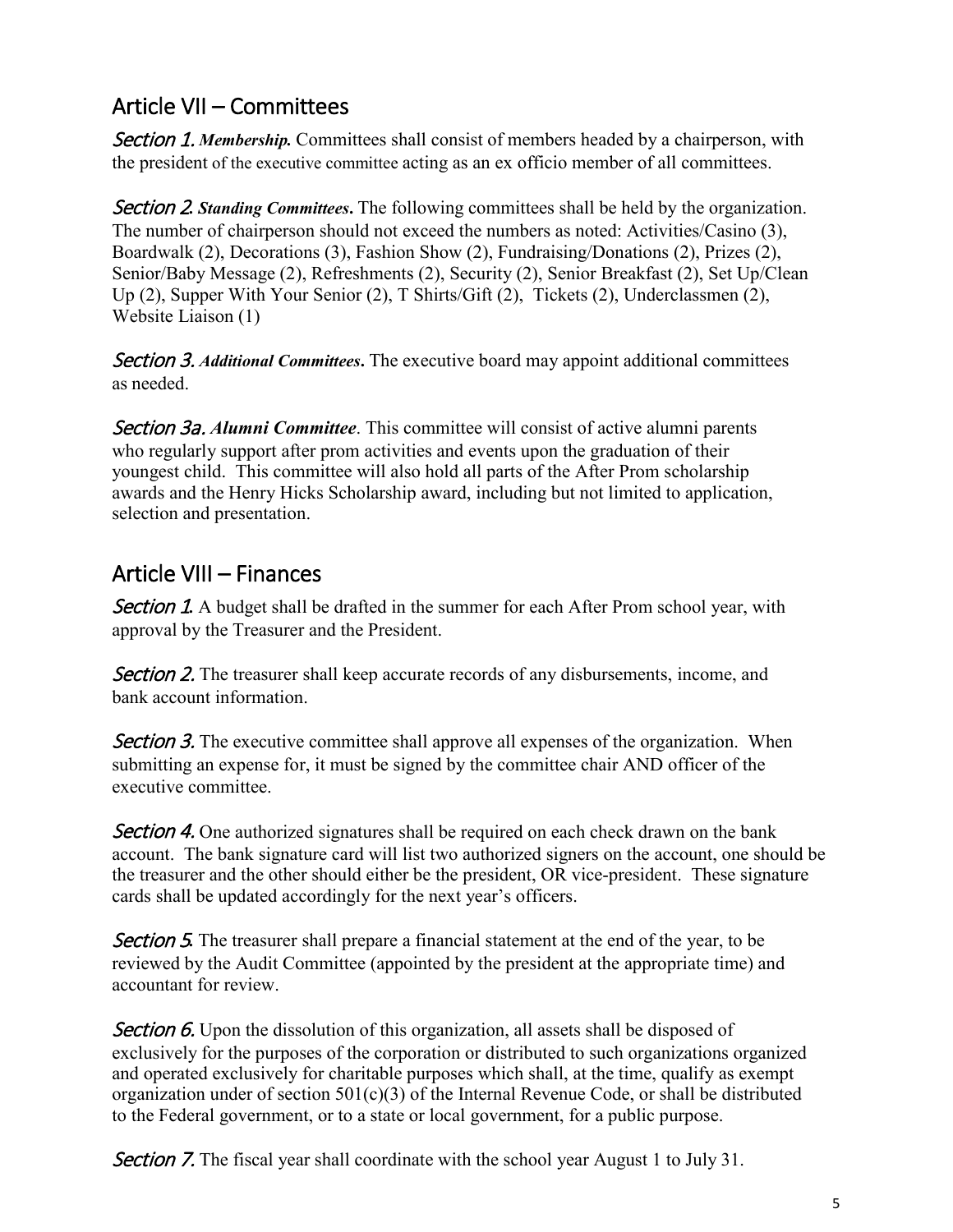### Article IX – Parliamentary Authority

Robert's Rules of Order shall govern meetings when they are not in conflict with the organization's bylaws.

#### <span id="page-5-0"></span>Article X – Dissolution

The organization may be dissolved with previous notice (14 calendar days) and a two-thirds vote of those present at the meeting.

#### <span id="page-5-1"></span>Article XI – Amendments

These bylaws may be amended at special meeting of the executive board. Updates will be posted via the website. Amendments will be approved by a two-thirds vote of those present, assuming a quorum.

### <span id="page-5-2"></span>Article XII – Conflict of Interest Policy

<span id="page-5-3"></span>**Section 1. Purpose.** The purpose of the conflict of interest policy is to protect this tax-exempt organization's interest when it is contemplating entering into a transaction or arrangement that might benefit the private interest of an officer, chairperson, member of the organization or might result in a possible excess benefit transaction. This policy is intended to supplement but not replace any applicable state and federal laws governing conflict of interest applicable to nonprofit and charitable organizations.

#### <span id="page-5-4"></span>Section 2. *Definitions.*

**a.** Interested Person. Any director, principal officer, or member of a committee with governing board-delegated powers, who has a direct or indirect financial interest, as defined below, is an interested person.

**b.** Financial Interest. A person has a financial interest if the person has, directly or indirectly, through business, investment, or family:

i. An ownership or investment interest in any entity with which the organization has a transaction or arrangement;

ii. A compensation arrangement with the organization or with any entity or individual with which the organization has a transaction or arrangement;

or iii. A potential ownership or investment interest in, or compensation arrangement with, any entity or individual with which the organization is negotiating a transaction or arrangement. "Compensation" includes direct and indirect remuneration as well as gifts or favors that are not insubstantial.

A financial interest is not necessarily a conflict of interest. Under Section 3b, a person who has a financial interest may have a conflict of interest only if the appropriate governing board or committee decides that a conflict of interest exists.

#### <span id="page-5-5"></span>Section 3. *Procedures.*

**a.** Duty to Disclose. In connection with any actual or possible conflict of interest, an interested person must disclose the existence of the financial interest and be given the opportunity disclose all material facts to the directors and members of committees with governing board-delegated powers who are considering the proposed transaction or arrangement.

**b.**Determining Whether a Conflict of Interest Exists. After disclosure of the financial interest and all material facts, and after any discussion with the interested person, he/she shall leave the governing board or committee meeting while the determination of a conflict of interest is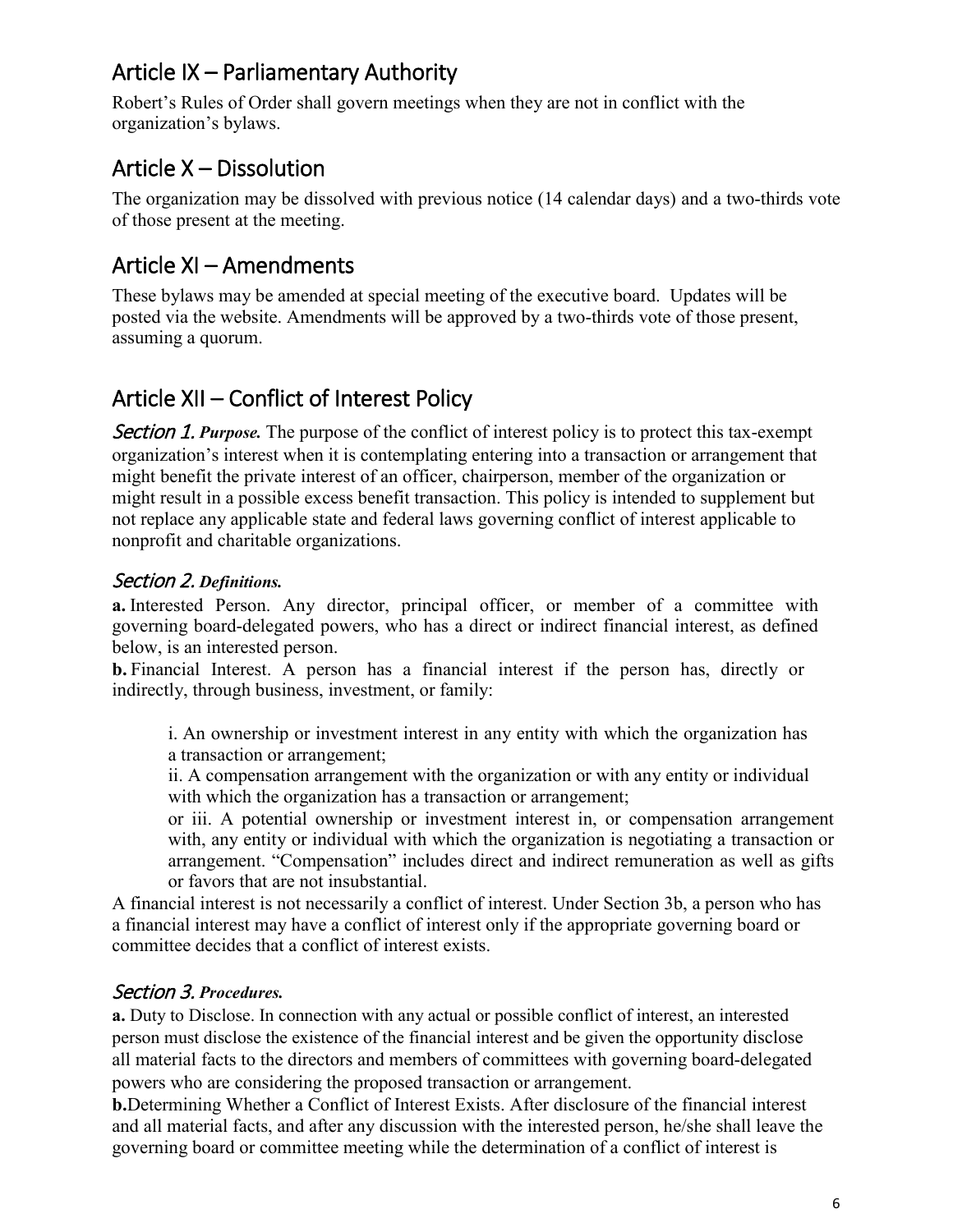discussed and voted upon. The remaining board or committee members shall decide whether a conflict of interest exists.

**c.** Procedures for Addressing the Conflict of Interest.

i. An interested person may make a presentation at the governing board or committee meeting, but after the presentation, he/she shall leave the meeting during the discussion of, and the vote on, the transaction or arrangement involving the possible conflict of interest.

ii. The president person of the governing board or committee shall, if appropriate, appoint a disinterested person or committee to investigate alternatives to the proposed transaction or arrangement.

iii. After exercising due diligence, the governing board or committee shall determine whether the organization can obtain, with reasonable efforts, a more advantageous transaction or arrangement from a person or entity that would not give rise to a conflict of interest.

iv. If a more advantageous transaction or arrangement is not reasonably possible under circumstances not producing a conflict of interest, the governing board or committee shall determine by a majority vote of the disinterested directors whether the transaction or arrangement is in the organization's best interest, for its own benefit, and whether it is fair and reasonable. In conformity with the above determination, it shall make its decision as to whether to enter into the transaction or arrangement.

**d.**Violations of the Conflict of Interest Policy.

i. If the governing board or committee has reasonable cause to believe a member has failed to disclose actual or possible conflicts of interest, it shall inform the member of the basis for such belief and afford the member an opportunity to explain the alleged failure to disclose.

ii.If, after hearing the member's response and after making further investigation as warranted by the circumstances, the governing board or committee determines that the member has failed to disclose an actual or possible conflict of interest, it shall take appropriate disciplinary and corrective action.

<span id="page-6-0"></span>Section 4*. Records of Proceedings***.** The minutes of the governing board and all committees with board delegated powers shall contain:

*a.* The names of the persons who disclosed or otherwise were found to have a financial interest in connection with an actual or possible conflict of interest; the nature of the financial interest; any action taken to determine whether a conflict of interest was present; and the governing boards or committee's decision as to whether a conflict of interest in fact existed.

*b.* The names of the persons who were present for discussions and votes relating to the transaction or arrangement; the content of the discussion; including any alternatives to the proposed transaction or arrangement; and a record of any votes taken in connection with the proceedings.

#### <span id="page-6-1"></span>Section 5*. Compensation.*

*a.* A voting member of the governing board who receives compensation, directly or indirectly, from the organization for services is precluded from voting on matters pertaining to that member's compensation.

**b.** A voting member of any committee whose jurisdiction includes compensation matters and who receives compensation, directly or indirectly, from the organization for services is precluded from voting on matters pertaining to that member's compensation.

*c.* No voting member of the governing board or any committee whose jurisdiction includes compensation matters and who receives compensation, directly or indirectly, from the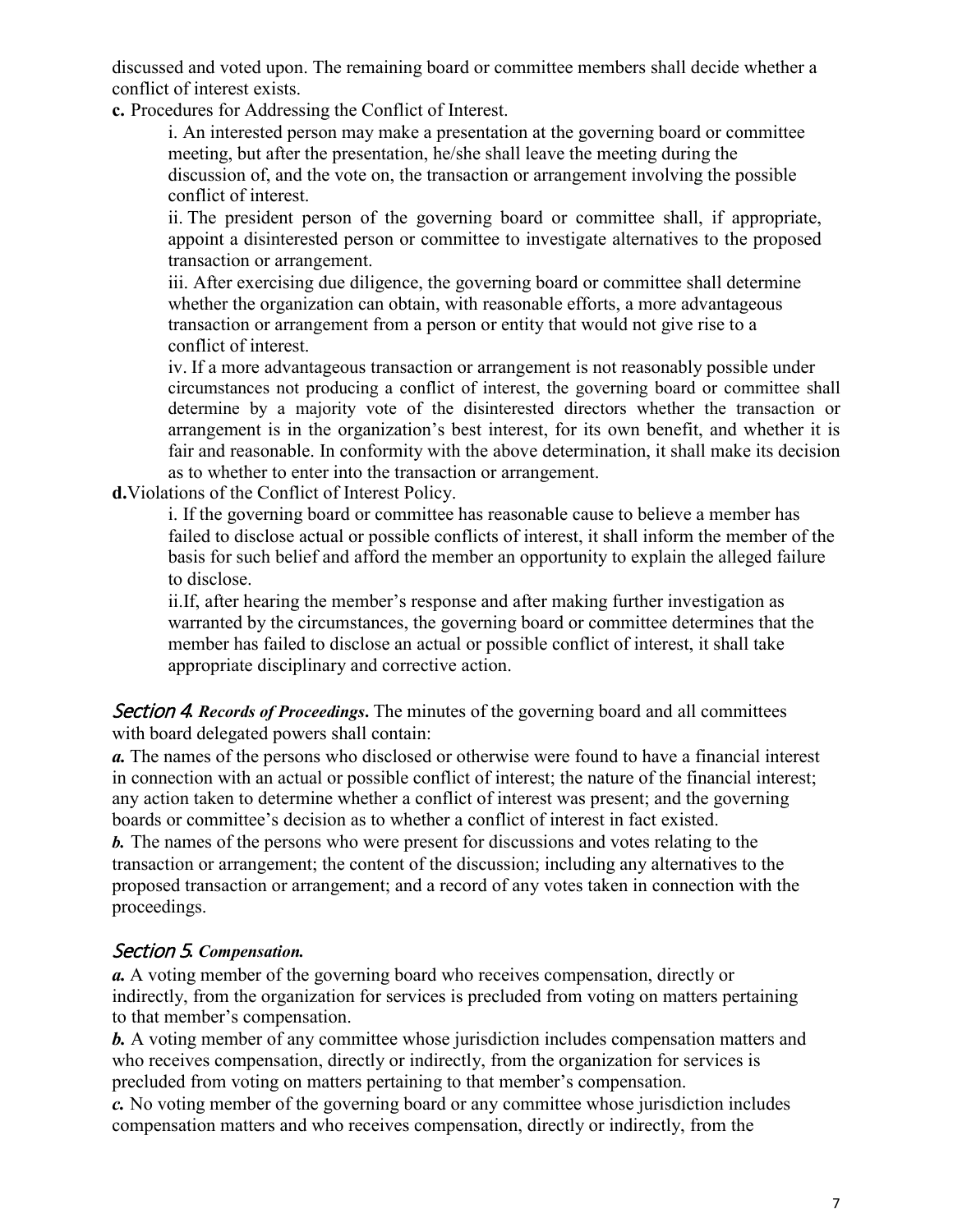organization, either individually or collectively, is prohibited from providing information to any committee regarding compensation.

<span id="page-7-0"></span>**Section 6. Annual Statements.** Each executive committee member with governing board-delegated powers shall annually sign a statement which affirms that such person*:*

- Has received a copy of the conflict of interest policy;
- Has read and understood the policy;
- Has agreed to comply with the policy; and

• Understands that the organization is charitable and that in order to maintain its federal tax exempt status it must engage primarily in activities which accomplish one or more of its tax exempt purposes.

<span id="page-7-1"></span>Section 7. *Periodic Reviews.* To ensure that the organization operates in a manner consistent with charitable purposes and does not engage in activities that could jeopardize its tax-exempt status, periodic reviews shall be conducted. The periodic reviews shall, at a minimum, include the following subjects:

*a.* Whether compensation arrangements and benefits are reasonable, are based on competent survey information, and are the result of arm's length bargaining.

*b.* Whether partnerships, joint ventures, and arrangements with management organizations conform to the organization's written policies, are properly recorded, reflect reasonable investment or payments for goods and services, further charitable purposes, and do not result in inurement, impermissible private benefit, or an excess benefit transaction

<span id="page-7-2"></span>Section 8. *Use of Outside Experts.* When conducting the periodic reviews as provided for in Section 7, the organization may, but need not, use outside advisers. If outside experts are used, their use shall not relieve the governing board of its responsibility for ensuring that periodic reviews are conducted.

Section 9. *Additional Provisions:* No part of the net earnings of the corporation shall inure to the benefit of or be distributed to any director, employee or other Individual, partnership, estate, trust or corporation having a personal or private interest in the corporation. Compensation for services actually rendered and reimbursement for expenses actually incurred in attending to the affairs of this organization shall be limited to reasonable amounts.

No substantial amount of the activities of the organization shall be the carrying on of propaganda, or otherwise attempting to influence legislation and this organization shall not intervene in (including the publishing or distribution of statements) any political campaign on behalf of or in opposition to any candidate for public office.